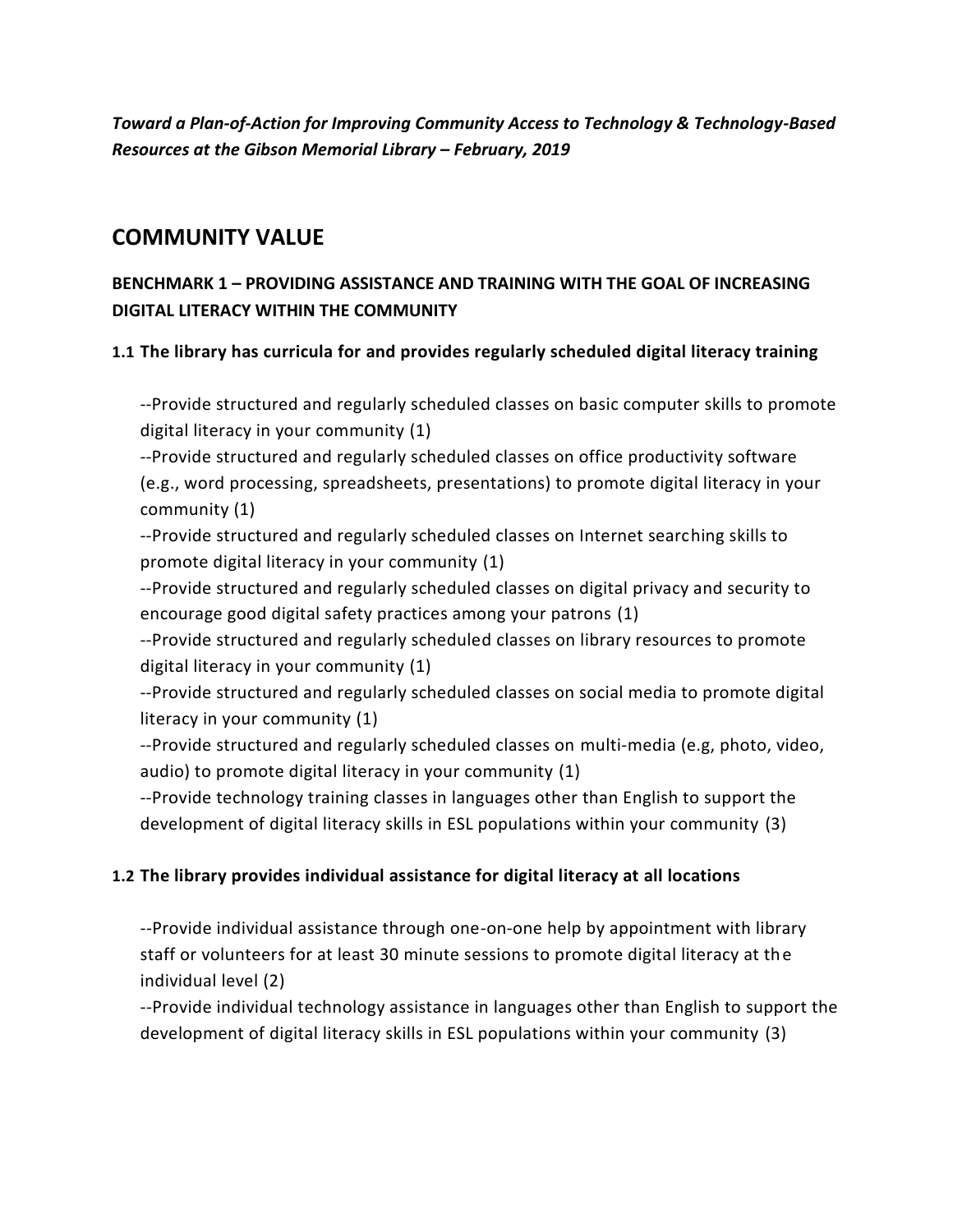## **BENCHMARK 2 – PROVIDING ACCESS TO RELEVANT DIGITAL CONTENT AND ENABLING PATRONS TO CREATE THEIR OWN DIGITAL CONTENT**

#### **2.1 The library supports the creation of digital content on public access computers**

--Ensure web development software is available on at least one public computer in at least one location (3)

#### **2.2** T**he library monitors its service delivery of online content**

--Perform a content inventory of the library's website at least annually (3)

#### **2.3 The library provides access to information resources through its website**

--Select and organize online technology training resources (2)

--Provide real-time reference services (3)

# **BENCHMARK 3 – PROVIDE TECHNOLOGY RESOURCES TO HELP PATRONS MEET IMPORTANT NEEDS RELATED TO PERSONAL GOALS AND COMMUNITY PRIORITIES**

## **3.1 The library supports use of public technology for workforce development and entrepreneurship**

**--**Provide a collection of online resources for job seeking, employment skill-building, or professional certification to support workforce development (1)

**-**-Provide a collection of online resources for small business development to promote entrepreneurial start-ups (1)

**-**-Host group instruction at least quarterly on using online job-seeking, career development, and small business development resources to promote workforce development and entrepreneurship (3)

#### **3.2 The library supports use of public technology for eGovernment or legal purposes**

**--**Provide online guides and instructions for identifying, finding, and using online eGovernment resources to to support the use of public technology for eGovernment services (1)

**-**-Provide access to electronic legal and law-related research information and services through your website to support the use of public technology for legal purposes (2)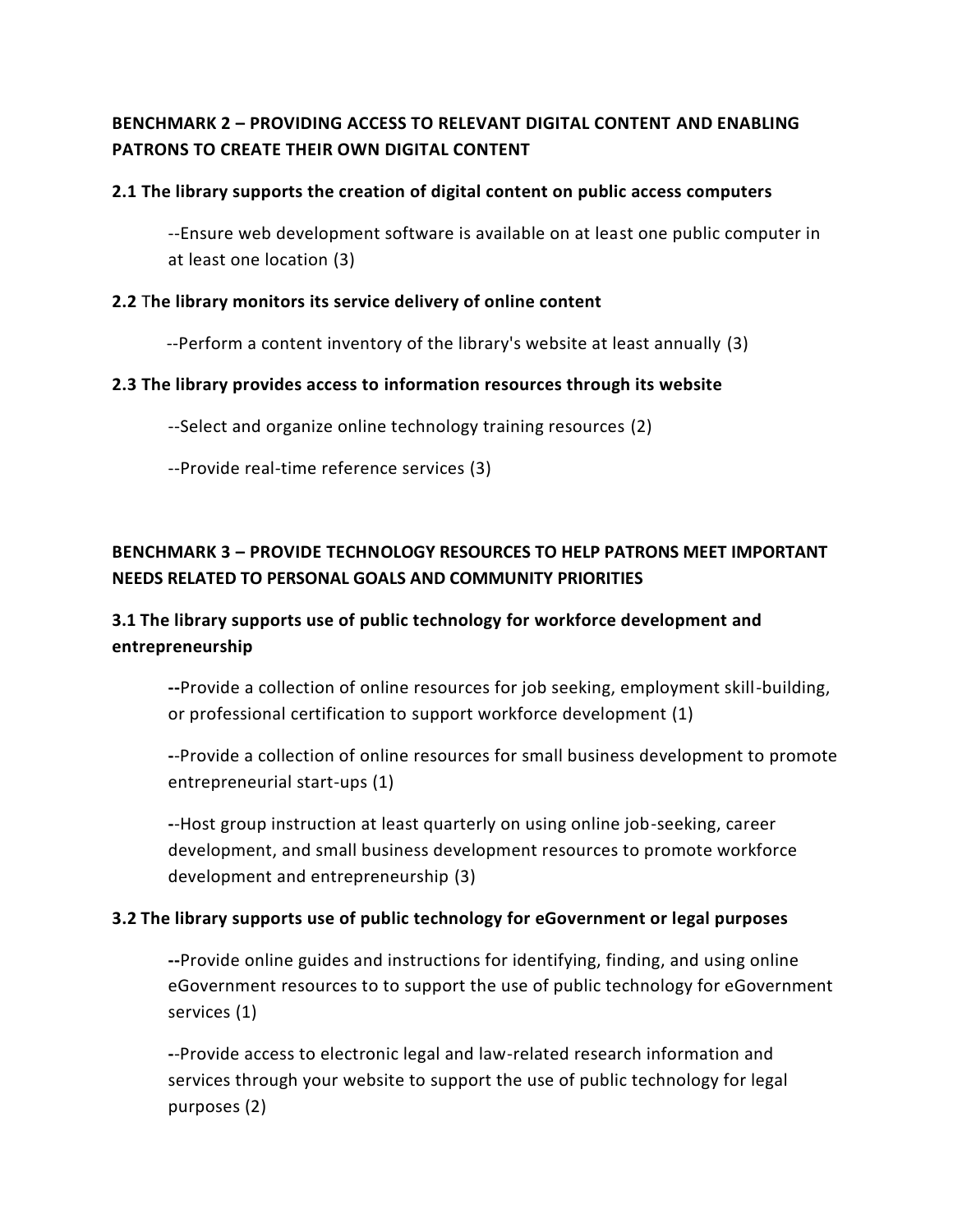**-**-Host group instruction at least quarterly for patrons on navigating online government resources to support the use of public technology for eGovernment purposes (3)

# **3.3 The library supports use of public technology for patrons pursuing educational opportunities**

**--**Provide/maintain online resources about college choice and financial aid to support the use of public technology for patrons pursuing educational opportunities (2)

**-**-Host group instruction at least quarterly on using or navigating educational resources to support the use of public technology for patrons pursuing educational opportunities (3)

#### **3.4 The library supports use of public technology for health and wellness purposes**

**--**Volunteer to become a designated community access point for health and human services information assistance (211 service) to promote the library as a resource for health and wellness information (3)

**-**-Host group instruction at least quarterly on using or navigating health and wellness resources to promote the use of the library and its publicly accessible technologies for health and wellness purposes (3)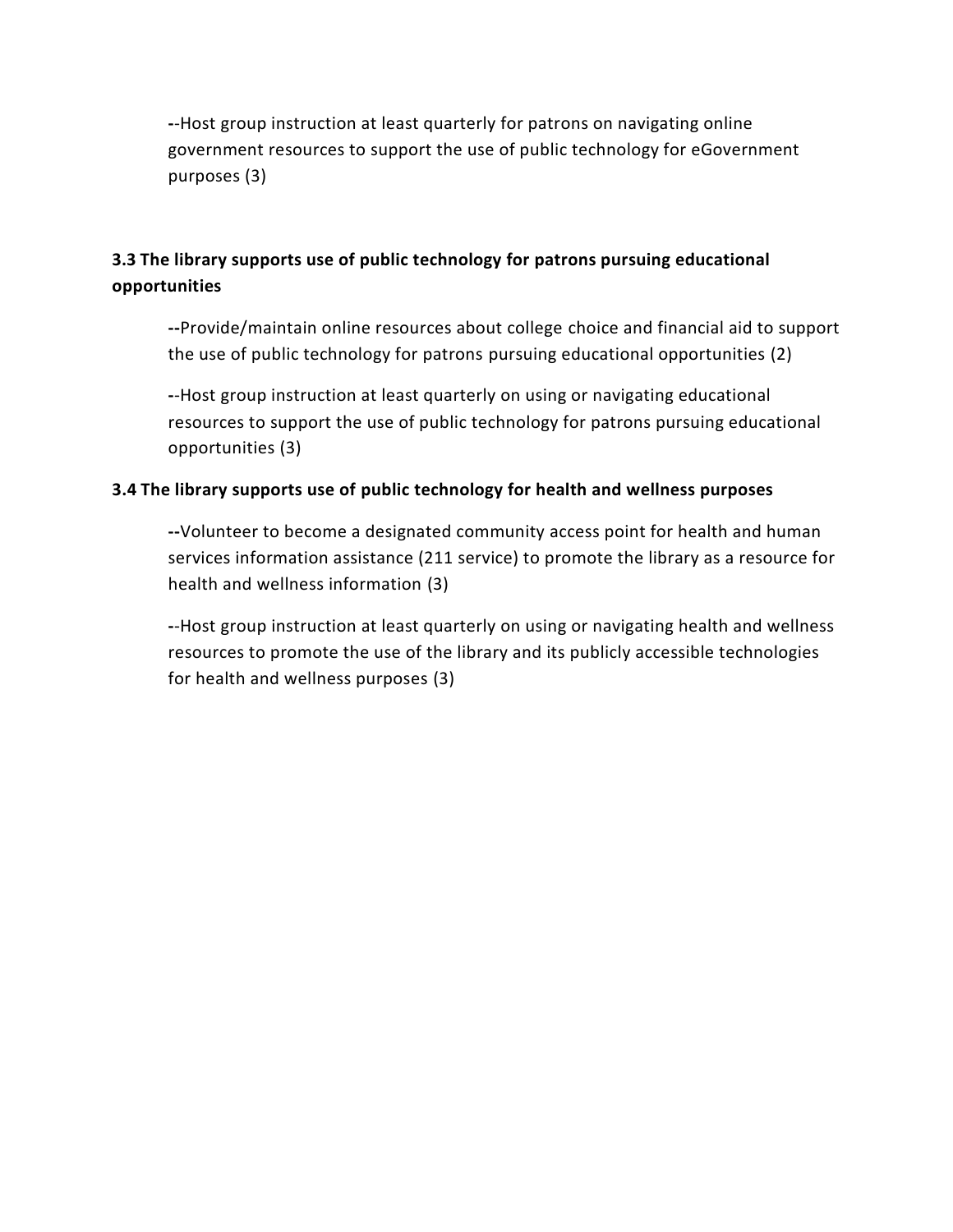# **ENGAGING THE COMMUNITY**

## **BENCHMARK 4 – LIBRARY MAKES STRATEGIC DECISIONS BASED ON COMMUNITY PRIORITIES FOR DIGITAL INCLUSION AND INNOVATION**

#### **4.1 The library has leaders who maintain on-going relationships with community leaders**

**--**Participate in an on-going advisory body with key stakeholders that contributes to community digital inclusion and technology plans (3)

#### **4.2 The library gathers feedback from the community about its public technology needs**

**--**Include questions about community technology in a library-sponsored needs assessment survey to help your library determine your community's public technology needs (2)

**--**Include community technology-related questions in a local government survey to help your library determine your community's public technology needs (2)

**--**Conduct community-representative focus groups on community technology needs to help gather feedback from your community on its public technology needs (2)

**--**Hold advertised forums on the community's technology needs to help gather feedback from your community on its public technology needs (2)

**--**Conduct an assessment of community needs for technology resources in languages other than English to help gather feedback from diverse members of your community on their public technology needs (3)

**--**Conduct an assessment of community needs for technology resources for people with disabilities to help gather feedback from diverse members of your community on their public technology needs (3)

#### **4.3 The library surveys its patrons about technology use in strategic purpose areas**

**--**Survey patrons annually about public technology use and outcomes in workforce development (1)

**-**-Survey patrons annually about public technology use and outcomes in eGovernment (1)

**-**-Survey patrons annually about public technology use and outcomes in education (1)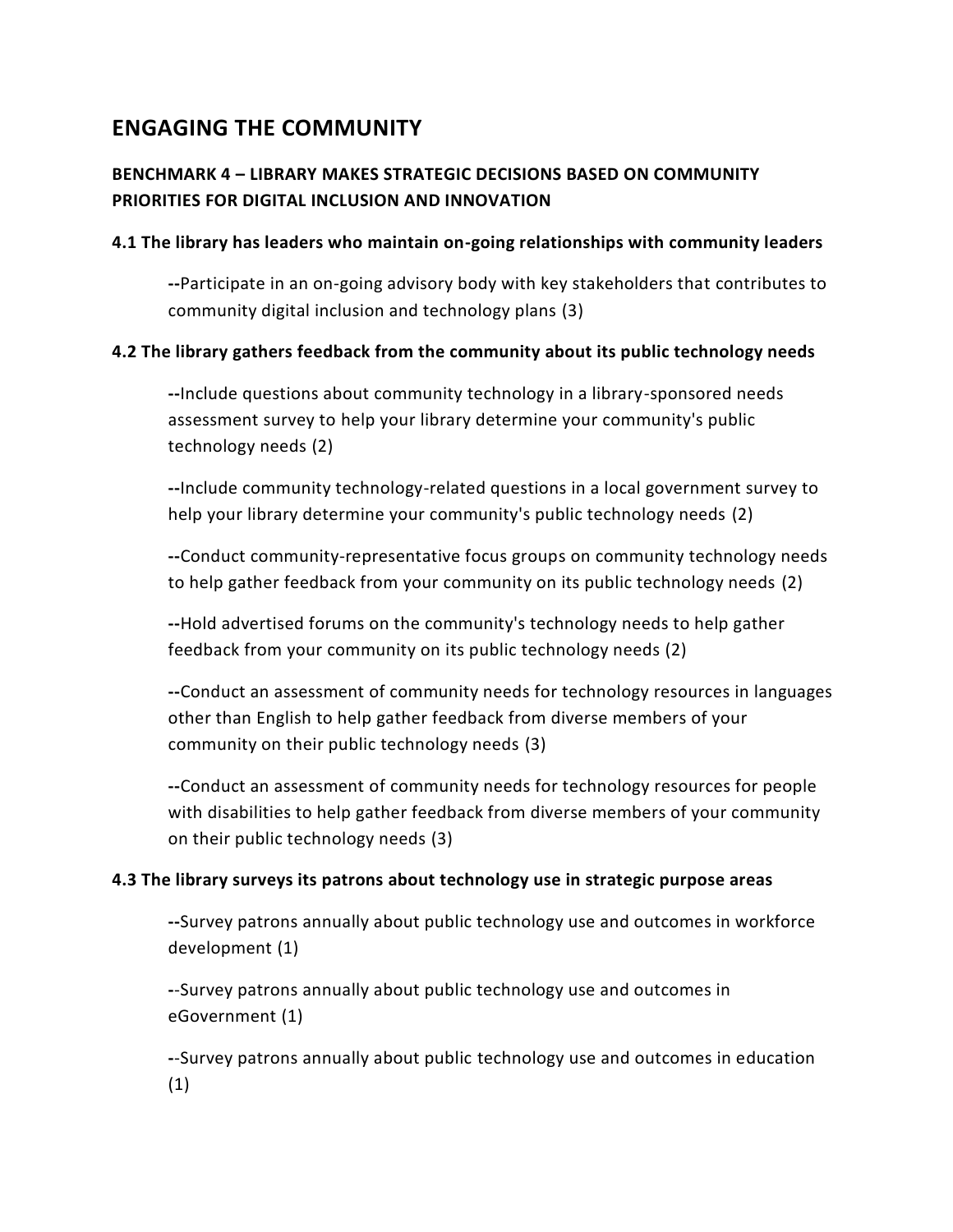**-**-Survey patrons annually about public technology use and outcomes in Health & Wellness (1)

#### **4.4 The library evaluates its technology programs and services**

**--**Conduct an evaluation of the effectiveness of digital literacy programs and services annually to ensure you are meeting your community's technology needs (1)

**-**-Conduct an evaluation of the effectiveness of outreach activities annually to ensure you are connecting with your community and reflecting their technology needs in your digital literacy programs and services (3)

**-**-Conduct a biennial evaluation of the effectiveness of the library's partnerships to ensure partners remain fully engaged and are aware of and support the library's technology programs and services (3)

## **4.5 The library makes strategic decisions based on information about community needs and priorities**

**--**Review and update technology-related goals in library's strategic plan at least annually (2)

--Align library's technology resources and services with community needs. (3)

# **BENCHMARK 5 – BUILDING STRATEGIC RELATIONSHIPS WITH COMMUNITY PARTNERS TO MAXIMIZE PUBLIC ACCESS TO TECHNOLOGICAL RESOURCES AND SERVICES PROVIDED TO THE COMMUNITY**

# **5.1 The library develops and maintains partnerships that amplify the library's reach, avoid duplication of effort, aid the library in planning or advocacy, or are otherwise mutually beneficial**

**--**Strengthen existing partnerships and develop new partnerships to amplify the library's reach and advance digital innovation goals (1)

**-**-Develop mutually beneficial partnerships that expand your library's assets in education (2)

**--**Develop mutually beneficial partnerships that expand the library's assets in social services and local government (2)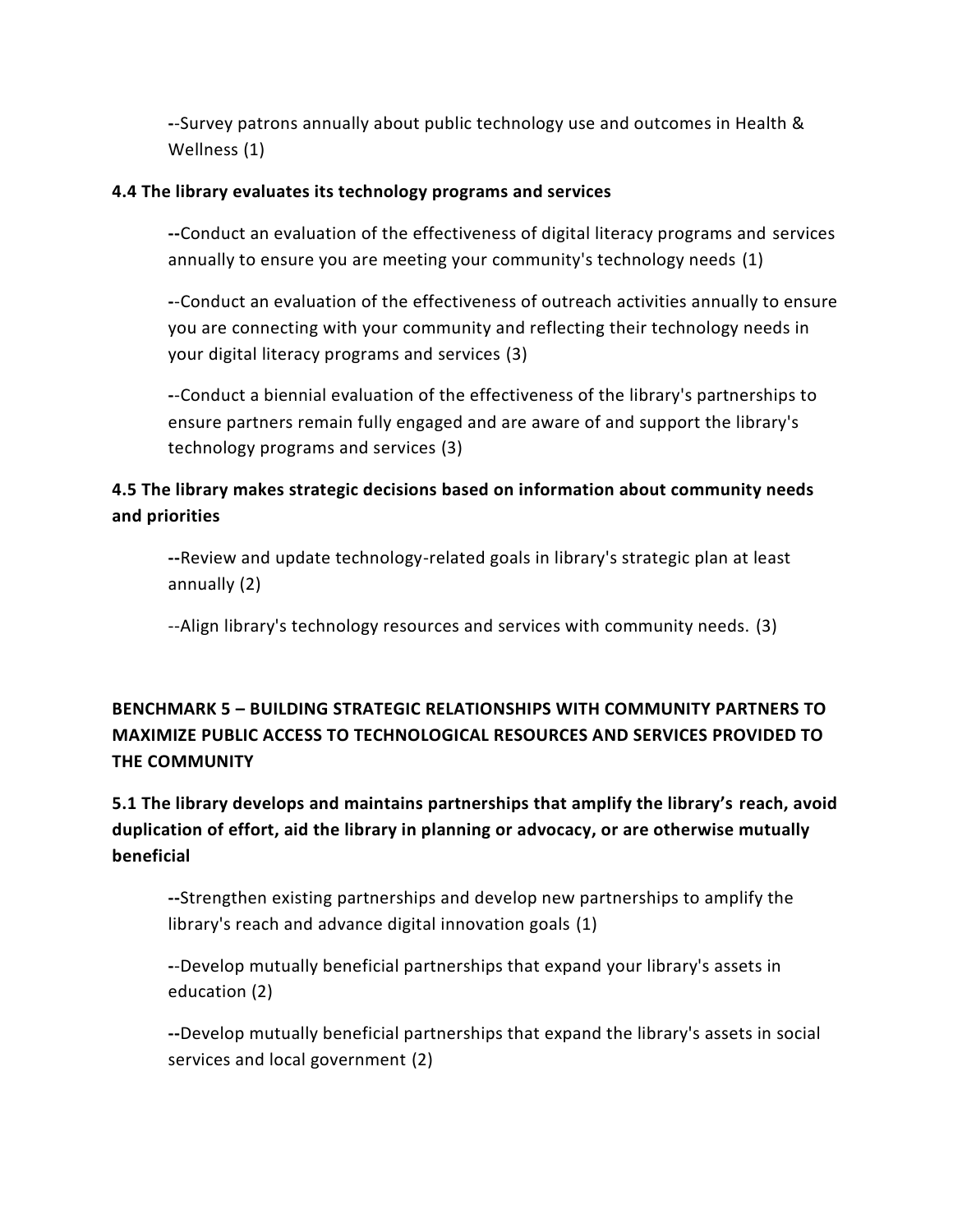**-**-Develop mutually beneficial partnerships that expand the library's assets in healthcare (2)

**-**-Support the technology needs of local community organizations by providing devices or spaces in the library (3)

**-**-Bring basic computer and Internet training out into the community using mobile computer labs to link at-risk and disenfranchised customers with vital technology access and skills (3)

#### **5.2 The library engages in technology outreach activities**

**--**Provide and maintain a roster of community organization to help distribute materials about library technology services (1)

**-**-Keep abreast of emerging technology trends to inform the library's technology outreach activities in the community (2)

**-**-Develop and maintain a plan that ensures the assessment and recovery of technology services in the event of an emergency (3)

# **BENCHMARK 6 – LIBRARIES SUPPORT CONTINUOUS IMPROVEMENT IN PUBLIC ACCESS TECHNOLOGY SERVICES BY SHARING EXPERTISE & BEST PRACTICES WITH OTHER DIGITAL INCLUSION ORGANIZATIONS**

## **6.1** T**he library participates in a community of practice and shares public access technology knowledge, resources, and other tools**

**--**Share network management policies and practices with other libraries or community-based organizations (2)

**-**-Deliver at least one technology-related presentation at formal professional gatherings (in-services, conferences, webinars) annually (3)

--Facilitate or participate in a technology mentorship program for library staff (3)

-- Host a dedicated development environment to allow library staff to experiment with new applications and online environments (3)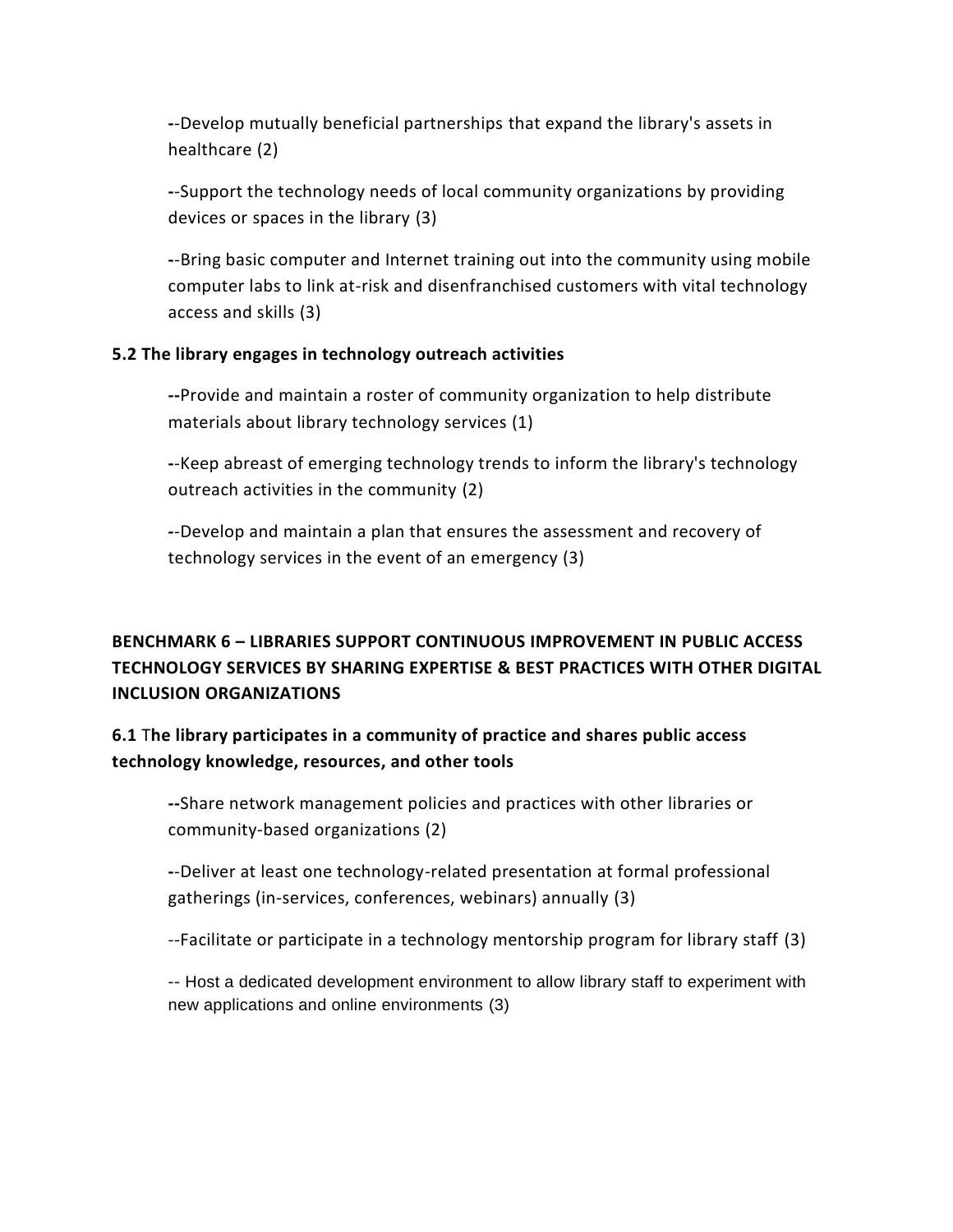#### **6.2 The library conducts surveys to gather feedback about library technology.**

**--**Conduct annual survey to gather feedback from the community and includes question about patron satisfaction with library technology (1)

**-**-Conduct annual survey to gather feedback from the community and includes question about personal importance of library technology (2)

**-**-Conduct annual survey to gather feedback from the community and includes importance of library technology to others in the community (3)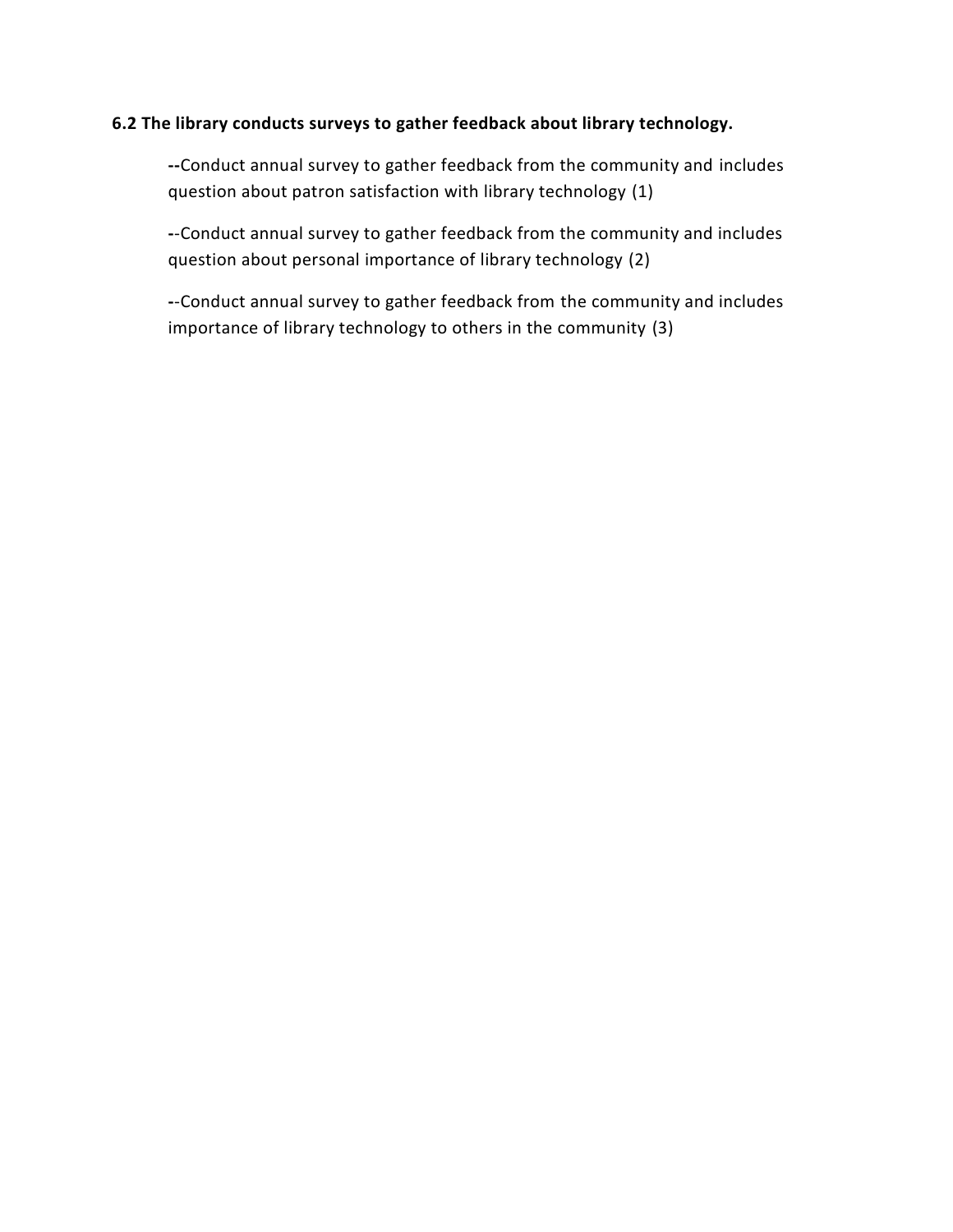# **ORGANIZATIONAL MANAGEMENT**

# **BENCHMARK 7 – LIBRARY INTEGRATES TECHNOLOGY AND PATRON DATA MANANAGEMENT POLICIES**

#### **7.1 The library maintains technology and patron data management policies**

**--**Implement an equipment replacement policy to insure that the library periodically evaluates and updates its computer equipment capabilities (1)

**--**Implement a software upgrade policy to ensure that the library periodically evaluates and updates its network software. (1)

**-**-Use systems management software to simultaneously upgrade all of the library's computers to current versions of Internet browsers, web applications, and plug-ins (e.g., Java, PDF, Flash, Shockwave, Windows Media Player) (1)

# **BENCHMARK 8 – LIBRARY HAS SUFFICIENT STAFF WITH TECHNOLOGY EXPERTISE TO HELP PATRONS ACHIEVE THEIR GOALS**

## **8.1 The library provides staff with work time to engage in technology related learning activities**

**--**Provide key staff the opportunity to attend training in the creation of digital content during work time (3)

# **BENCHMARK 9 – LIBRARY HAS SUFFICIENT DEVICES & BANDWIDTH TO ACCOMMODATE USER DEMAND**

# **9.2 The library meets or exceeds the minimum bandwidth capacity necessary to support public user demand.**

**--**Increase and manage your bandwidth to optimize the speed of your connection and improve the patron's Internet experience (1)

#### **9.3 The library assures adequate time for patrons to complete tasks**

**--** Provide internet-enabled devices for use outside the library (3)

#### **9.4 The library provides peripheral equipment that enables patrons to complete tasks**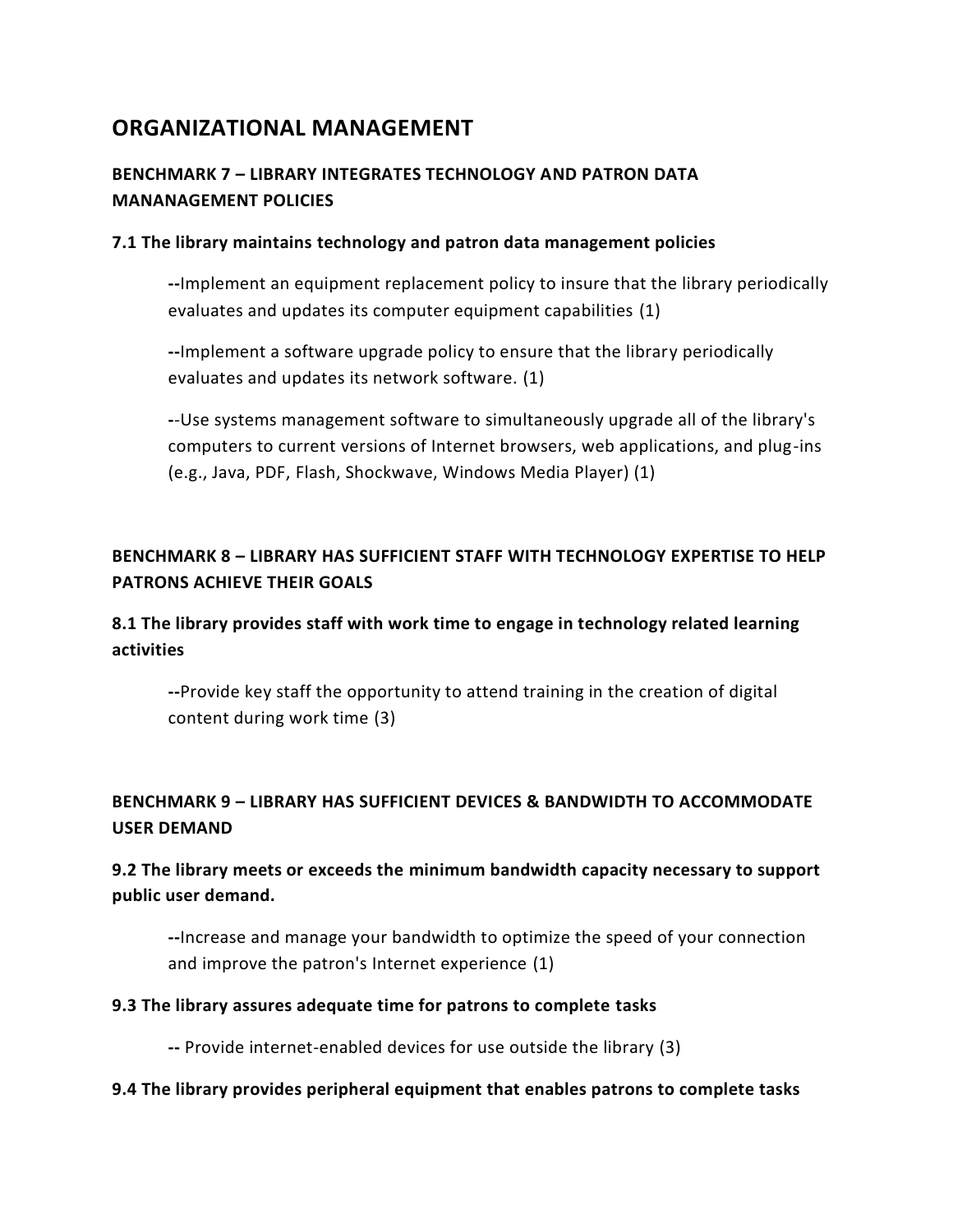**--**Provide headphones to patrons to ensure the privacy to complete certain tasks (1)

--Provide equipment that ensures privacy and allow patrons to conduct sensitive transactions (privacy screens for computer monitors) (1)

--Provide equipment that ensures privacy and allow patrons to conduct sensitive transactions (placing computer monitors outside the view of other patrons) (1)

--Provide equipment that ensures privacy and allow patrons to conduct sensitive transactions (having public computers in private rooms) (1)

--Provide wireless-enabled printers so patrons who connect to the public Wi-Fi have the ability to send documents to various printers within the network. (2)

--Provide presentation equipment (e.g., projector, microphone, etc.) for in-library public use (3)

-- Provide multimedia production equipment (e.g. digital cameras, audio recorders, video cameras) for in-library public use (3)

### **BENCHMARK 10 – LIBRARY MANAGES TECHNOLOGICAL RESOURCES TO MAXIMIZE QUALITY**

#### **10.1 The library actively manages Internet connectivity**

**--** Get information on the health of your network by establishing real time alerts about connectivity problems (1)

**-**-Use traffic shaping to optimize or guarantee performance, improve latency and increase usable bandwidth (1)

**-**-Monitor connectivity (up/down/ping) at the network level for all branches (2)

**-**-Monitor your Internet traffic by packet type and volume in order to accurately determine your network bandwidth requirements (2)

**-**- Allocate bandwidth for library staff functions and public Internet access through separate data circuits or through hardware/software mechanisms to prioritize network traffic (3)

#### **10.2 The library minimizes out-of-service devices**

**--**Establish a disaster recovery system to back up and restore hard drives for all public computers (1)